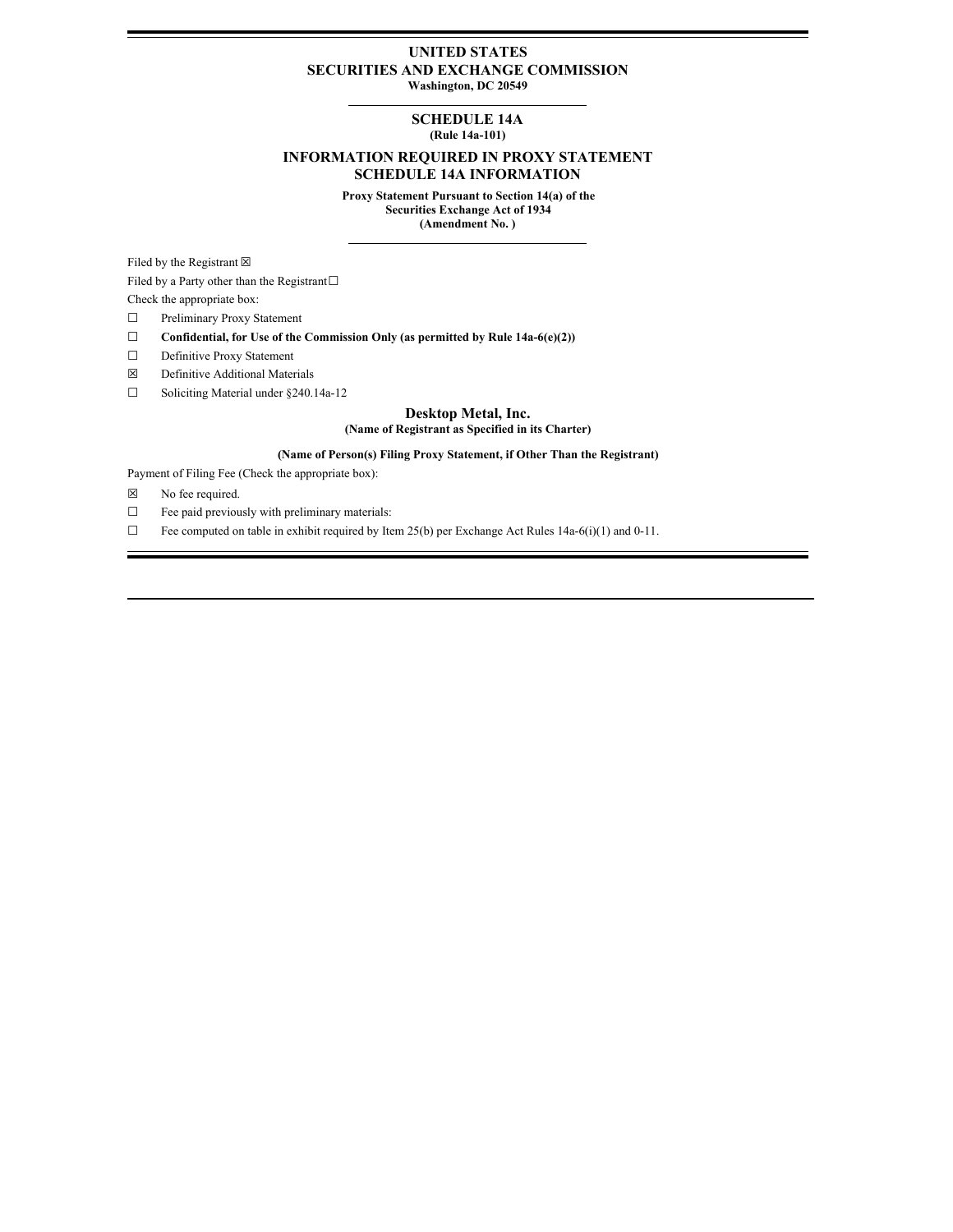

# You invested in DESKTOP METAL, INC. and it's time to vote!

You have the right to vote on proposals being presented at the Annual Meeting. This is an important notice regarding the availability of proxy material for the shareholder meeting to be held on June 09, 2022.

### Get informed before you vote

View the Notice & Proxy Statement, Form 10-K online OR you can receive a free paper or email copy of the material(s) by requesting prior to May 26, 2022. If you would like to request a copy of the material(s) for this and/or future shareholder meetings, you may (1) visit www.ProxyVote.com, (2) call 1-800-579-1639 or (3) send an email to sendmaterial@proxyvote.com. If sending an email, please include your control number (indicated below) in the subject line. Unless requested, you will not otherwise receive a paper or email copy.



#### \*Please check the meeting materials for any special requirements for meeting attendance.